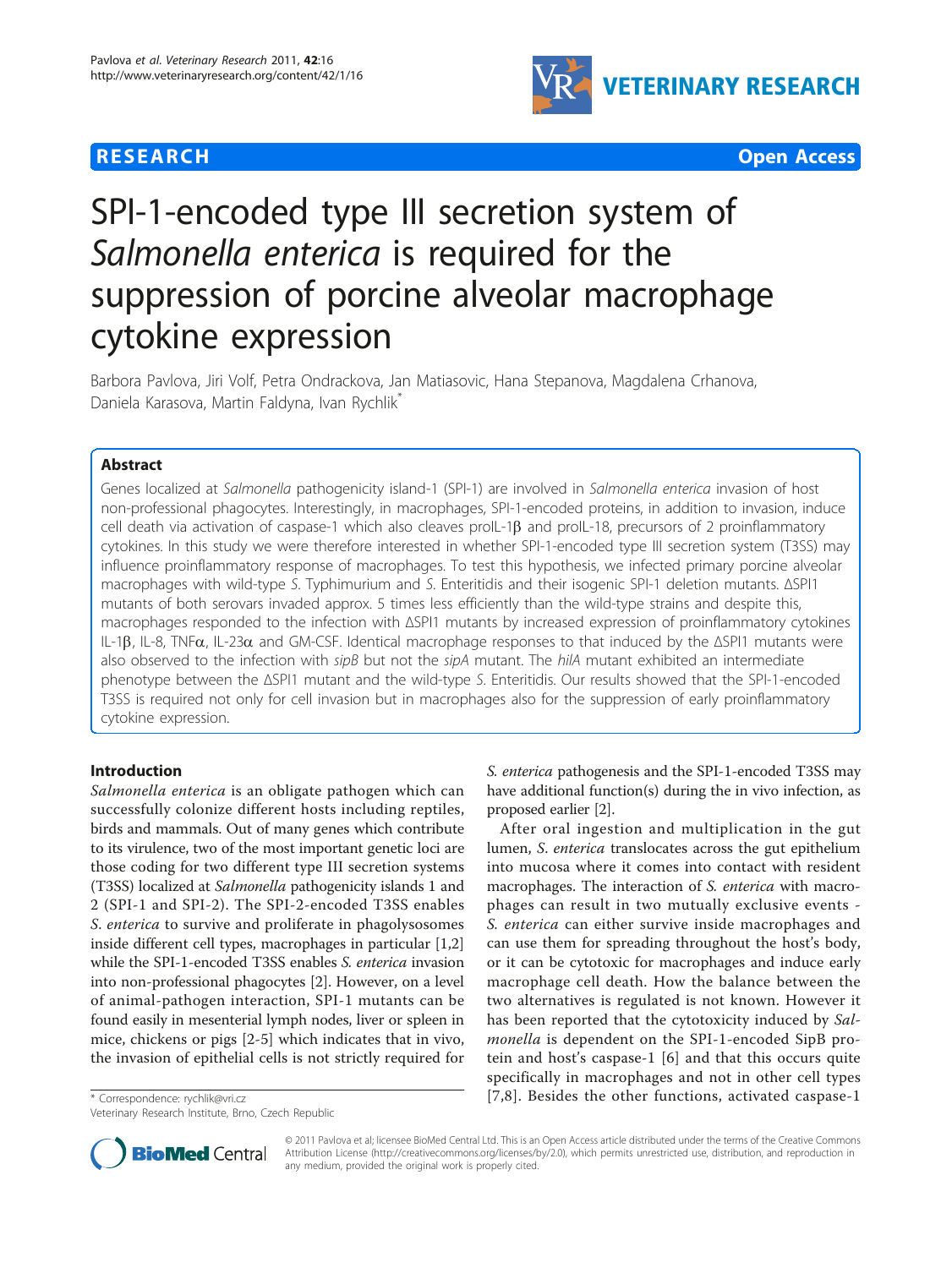then cleaves proIL-1 $\beta$  and proIL-18 into their biologically active forms that initiate inflammation [[9\]](#page-6-0).

Because of the above mentioned facts, we sought alternative function(s) of SPI-1 in S. enterica pathogenesis and one of the hypotheses which we considered was that the proteolytic activation of IL-1 $\beta$  and IL-18 may lead to an increased transcription of other proinflammatory cytokines. If this hypothesis was correct, it could be possible to detect changes in mRNA levels of additional proinflammatory cytokines and other factors by RT PCR in macrophage populations infected with S. enterica. We therefore exposed porcine alveolar macrophages (PAMs) to the wild-type S. enterica serovars Typhimurium and Enteritidis (S. Typhimurium and S. Enteritidis) and their isogenic ΔSPI1 mutants and quantified the transcription of 14 cytokine or immune response relevant genes. Unlike all previous reports, we observed that the absence of SPI-1 resulted in a higher cytokine expression of PAMs when compared with the PAMs exposed to the wild-type strains. This showed that besides cell invasion, an additional function of SPI-1-encoded T3SS is the suppression of cytokine expression in infected macrophages and therefore the suppression of proper immune response of a host.

## Materials and methods

#### Bacterial strains and growth conditions

S. Enteritidis 147 [[10\]](#page-6-0) and S. Typhimurium 10C7 belonging to phage-type DT104, and their isogenic ΔSPI1 mutants were used in the study. Construction of S. Enteritidis ΔSPI1 mutant has been described pre-viously [[5](#page-6-0)] and S. Typhimurium  $\Delta$ SPI1 mutant was constructed newly in this study in exactly the same way. In S. Enteritidis, single gene mutants in hilA, sipB and sipA genes localized at SPI-1, characterized previously [[11\]](#page-6-0), were used in some of the experiments. Before the macrophage infection, overnight cultures were diluted 500  $\times$  in LB broth and incubated for 6 h at 37 °C to obtain cultures with maximally expressed SPI-1 genes [\[7](#page-6-0)].

#### Isolation and cultivation of PAMs

PAMs were obtained from the lungs of clinical healthy pigs immediately after slaughter by bronchoalveolar lavage as described previously [[12\]](#page-6-0). Isolated PAMs (approx.  $2 \times 10^5$  of PAMs per well of 24-well microplates) were allowed to attach for at least 1 h in DMEM medium (Gibco, Carlsbad, USA) containing antibiotics (gentamicin 4 μg/mL; penicillin 100 U/mL; streptomycin 100 μg/mL). After that, porcine serum (Gibco, USA) was added to 10%. After 16-h cultivation, just prior to the infection with Salmonella, the medium was replaced with DMEM supplemented with 10% of porcine serum and free of any antibiotics.

Salmonella was added to PAMs in a multiplicity of infection (MOI) equal to 5 and the Salmonella-PAM interaction was terminated either 4 or 24 h later. One hour after the infection, 100 μg/mL of gentamicin was added to kill any extracellular Salmonella. After another hour, the medium with 100 μg/mL of gentamicin was replaced with fresh medium containing 15 μg/mL of gentamicin to prevent extracellular Salmonella replication. In parallel, the numbers of intracellular Salmonella in PAMs were determined 4 h and 24 h after the infection by lysis with 1% Triton X-100 for 20 min. The suspensions were then serially diluted and the dilutions were plated on LB agar. Viability of PAMs was monitored based on the release of lactate dehydrogenase (LDH) into culture medium using CytoTox 96® Non-Radioactive Assay according to the instruction of the manufacturer (Promega, Madison, USA). LPS (1 μg/mL) was used as a positive control of macrophage stimulation. Negative controls included assay performed with tissue culture medium or PAMs without any contact with Salmonella.

The experiments were performed on three independent occasions - in the first set of infections we obtained PAMs from 6 pigs and infected them with S. Typhimurium and its ΔSPI1 isogenic mutant. In the second experiment we obtained PAMs from four pigs and infected them with S. Enteritidis and its ΔSPI1 isogenic mutant. In the third experiment we obtained PAMs from six pigs and infected them with S. Enteritidis ΔSPI1 and single gene hilA, sipB and sipA mutants.

## Cytokine gene expression determined by RT PCR and ELISA

Total RNA was purified using the RNeasy Mini Kit according to the manufacturer's instructions (Qiagen, Hilden, Germany). The quantity and quality of RNA was checked spectrophotometrically and by agarose gel electrophoresis. Purified RNA was reverse transcribed with 200 U of M-MLV reverse transcriptase (Invitrogen, Carlsbad, USA) and oligo-dT primers, and the cDNA was used either immediately or was stored at - 20 °C until use. Genes targeted in RT-PCR included GM-CSF, IL-1 $\beta$ , IL-6, IL-8, TNF $\alpha$ , IL-12 $\alpha$ , IL-12 $\beta$ , IL-18, IL-23 $\alpha$ , TGF $\beta$ , iNOS, p47phox, SOD1 and Nramp1 (Slc11a1). Primers for GM-CSF, TNFa and HPRT were adopted from [\[13](#page-6-0)], IL-8 primers were designed according to [\[14](#page-6-0)] and primers for iNOS were adopted from [[12\]](#page-6-0). The remaining primers were designed using Primer3 software and all the primers are listed in Table [1.](#page-2-0) RT-PCR was performed with Quanti-Tect SYBR Green PCR Kit (Qiagen) using the LightCycler 480 (Roche, Basel, Switzerland). HPRT mRNA was used as a house keeping reference gene and the threshold cycle values  $(C_t)$  of gene of interest were first normalized to the  $C_t$  value of HPRT reference mRNA ( $\Delta C_t$ ) and the normalized mRNA levels were calculated as  $2^{(-\Delta C)}$ .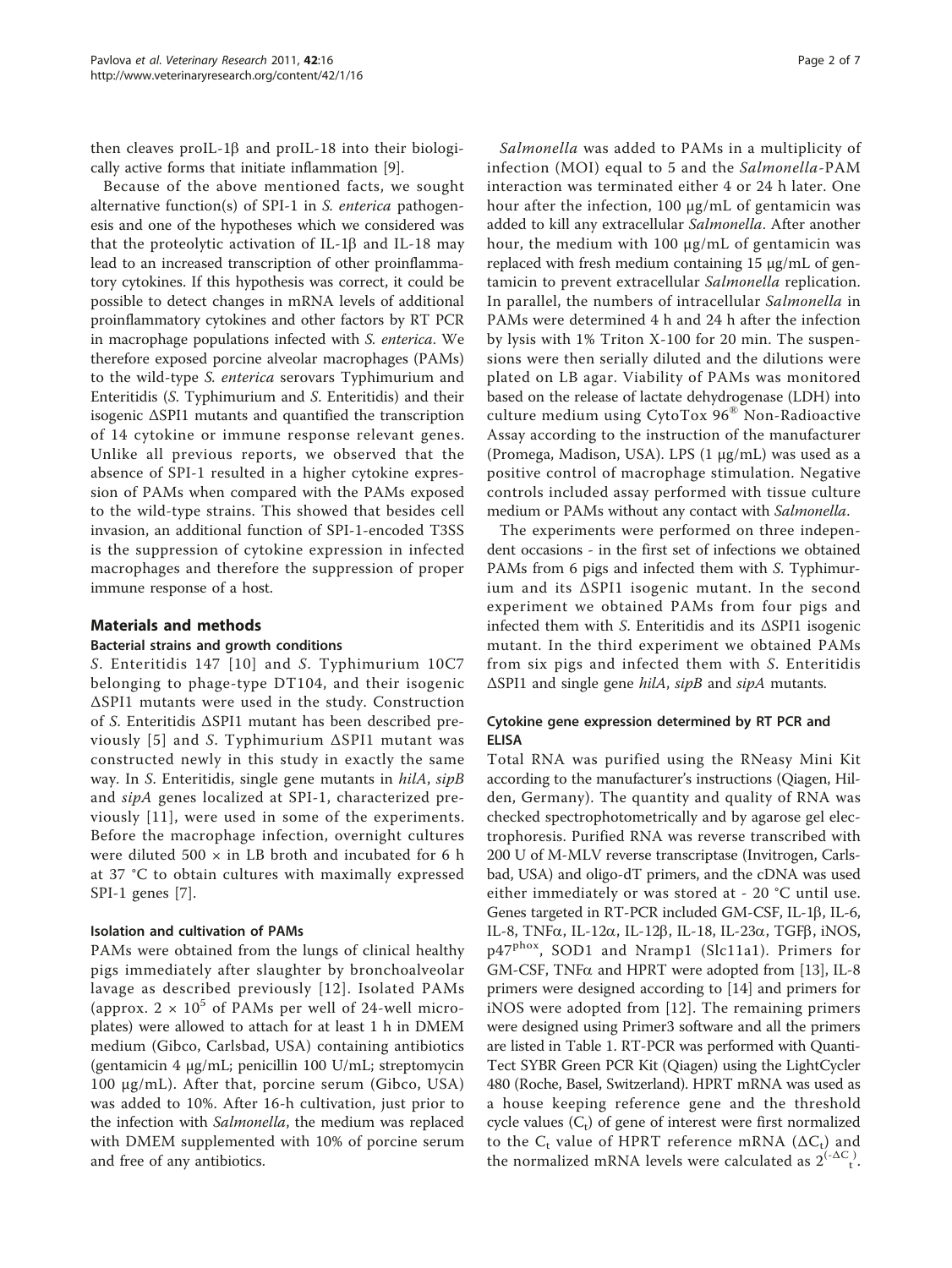<span id="page-2-0"></span>Table 1 List of primers used for the RT PCR quantification of gene expression

|                     | Sequence 5'-3'                 | Reference  |
|---------------------|--------------------------------|------------|
| $IL1\beta$ For      | GGGACTTGAAGAGAGAAGTGG          | this study |
| IL1BRev             | <b>CTTTCCCTTGATCCCTAAGGT</b>   | this study |
| II 8For             | <b>TTCTGCAGCTCTCTGTGAGGC</b>   | $[14]$     |
| II 8Rev             | GGTGGAAAGGTGTGGAATGC           | $[14]$     |
| $TNF\beta For$      | CCCCCAGAAGGAAGAGTTTC           | $[13]$     |
| $TNF\beta Rev$      | CGGGCTTATCTGAGGTTTGA           | $[13]$     |
| $IL23p19\alpha For$ | <b>GACAACAGTCAGTCCTGCTTGC</b>  | this study |
| $IL23p19\alpha$ Rev | ACAGAGCCATCAGGGTGTAGAGA        | this study |
| IL12p40ßFor         | CACTCCTGCTGCTTCACAAA           | this study |
| IL12p40βRev         | CGTCCGGAGTAATTCTTTGC           | this study |
| $IL12p35\alpha For$ | AACTAGCCACGAATGAGAGTTGC        | this study |
| $IL12p35\alpha$ Rev | GCACAGGGTTGTCATAAAAGAGG        | this study |
| $TGF\beta For$      | TACGCCAAGGAGGTCACCC            | this study |
| <b>TGFβReν</b>      | CAGCTCTGCCCGAGAGAGC            | this study |
| II 18For            | <b>ATGCCTGATTCTGACTGTTC</b>    | this study |
| II 18Rev            | <b>CTGCACAGAGATGGTTACTGC</b>   | this study |
| GMCSFFor            | <b>TCTGTTGGCCAAGCACTATG</b>    | this study |
| <b>GMCSFRev</b>     | GCAGTCAAAGGGGATGGTAA           | this study |
| II 6For             | CACCGGTCTTGTGGAGTTTC           | this study |
| II 6Rev             | <b>GTGGTGGCTTTGTCTGGATT</b>    | this study |
| <b>NRAMPFor</b>     | <b>ATCAACCTCTTTGTCATGGCTGT</b> | this study |
| NRAMPRev            | AGATCTTGGCGTAGTCGTGGAG         | this study |
| SOD1For             | CATTAAAGGACTGGCTGAAGGTG        | this study |
| SOD1Rev             | CTGCACTGGTACAGCCTTGTG          | this study |
| phox 47For          | GACCATCGAGGTCATTCATAAGC        | this study |
| phox 47Rev          | ACATGGATGGGAAGTAACCTGTG        | this study |
| <b>iNOSFor</b>      | <b>GTGATGGCCGACCTGATGTT</b>    | $[12]$     |
| <b>iNOSRev</b>      | GGCCCAGGAAATGTTCGAG            | $[12]$     |
| <b>HPRTFor</b>      | GAGCTACTGTAATGACCAGTCAACG      | $[13]$     |
| <b>HPRTRev</b>      | CCAGTGTCAATTATATCTTCAACAATCAA  | $[13]$     |

The normalized mRNA levels of a particular cytokine ± standard deviation are shown in the figures as "HPRT units".

Expression of IL-1 $\beta$ , IL-8 and TNF $\alpha$  was also determined in cell culture medium after 24-hour interaction with S. Typhimurium by ELISA according to the manufacturer's instructions (R&D System, Minneapolis, USA).

## Statistical analysis

Statistical analysis of differences in cytotoxicity and gene expressions induced by the wild-type strains and all the mutants was performed by paired t-test (Prism, Graph Pad Software, La Jolla, USA). Significant differences were defined as those with  $p < 0.05$ . In the case of cytokine expression, for the statistical analysis we used the  $\Delta C_t$  values since after the calculation of power, the deviations increased exponentially and many of the comparisons came out as insignificant with  $p$  values ranging between 0.05 - 0.10.

# Results

## Role of SPI-1 in the interaction of Salmonella with PAMs

When the invasion, intracellular survival and cytotoxicity of S. Typhimurium, S. Enteritidis, and their ΔSPI1 mutants were tested, the ΔSPI1 mutants, independent of serovar, invaded significantly less efficiently than the wild-type strains (Figure [1A](#page-3-0)) but they survived inside macrophages as efficiently as the wild-type strains (not shown). When compared with the wild-type strain, the ΔSPI1 mutant of S. Typhimurium was significantly less cytotoxic for the porcine macrophages as measured by LDH release 24 h post addition of S. Typhimurium to macrophages. In S. Enteritidis, we did not observe any difference in the cytotoxicity between the wild-type strain and ΔSPI1 mutant for PAMs (Figure [1B](#page-3-0)).

## Cytokine response of PAMs to Salmonella SPI mutants

Next we determined the transcriptional response of PAMs infected with the wild-type S. Typhimurium and the ΔSPI1 mutant. Based on the expression profile, the tested genes could be clustered into four groups. First, expression level of IL-12 $\alpha$  was below the detection limit of RT PCR (data not shown). The second group comprised iNOS, phox47, SOD1, Nramp1 and TGFB in which a minimal transcriptional response to S. Typhimurium infection could be observed. The third group was formed by IL-6, IL-18 and IL-12 $\beta$  in which there was significantly increased expression in PAMs after contact with wild-type S. Typhimurium or the ΔSPI1 mutant but not all the differences at both exposure times were statistically significant. For the last group of cytokines, i.e. GM-CSF, IL-1 $\beta$ , IL-8, TNF $\alpha$  and IL-23 $\alpha$ , the exposure of PAMs to wild type S. Typhimurium significantly increased their transcription and transcription of these cytokines was further significantly increased in PAMs infected with the ΔSPI1 mutant, both 4 and 24 h post infection (Table [2](#page-3-0)).

In the next experiment we verified the expression of IL-1 $\beta$ , IL-8 and TNF $\alpha$  by ELISA (Figure [2](#page-4-0)). Twenty-four hours post infection, all three cytokines were present in numerically higher amounts in PAMs exposed to the ΔSPI1 mutant than in those exposed to the wild type S. Typhimurium. However, the difference was statistically significant only for TNF $\alpha$ . For IL-1 $\beta$  and IL-8, the p values after the comparison of the wild type strain and ΔSPI1 mutant induction were 0.06 and 0.10, respectively. Since this experiment was performed in only three independent batches of PAMs originating from outbred pigs considerably affecting any statistical analysis and because the ΔSPI1 mutant in each of the batches always induced higher expression of each of the cytokines than did the wild type strain, we considered these results as consistent with the expression profiles determined by RT-PCR.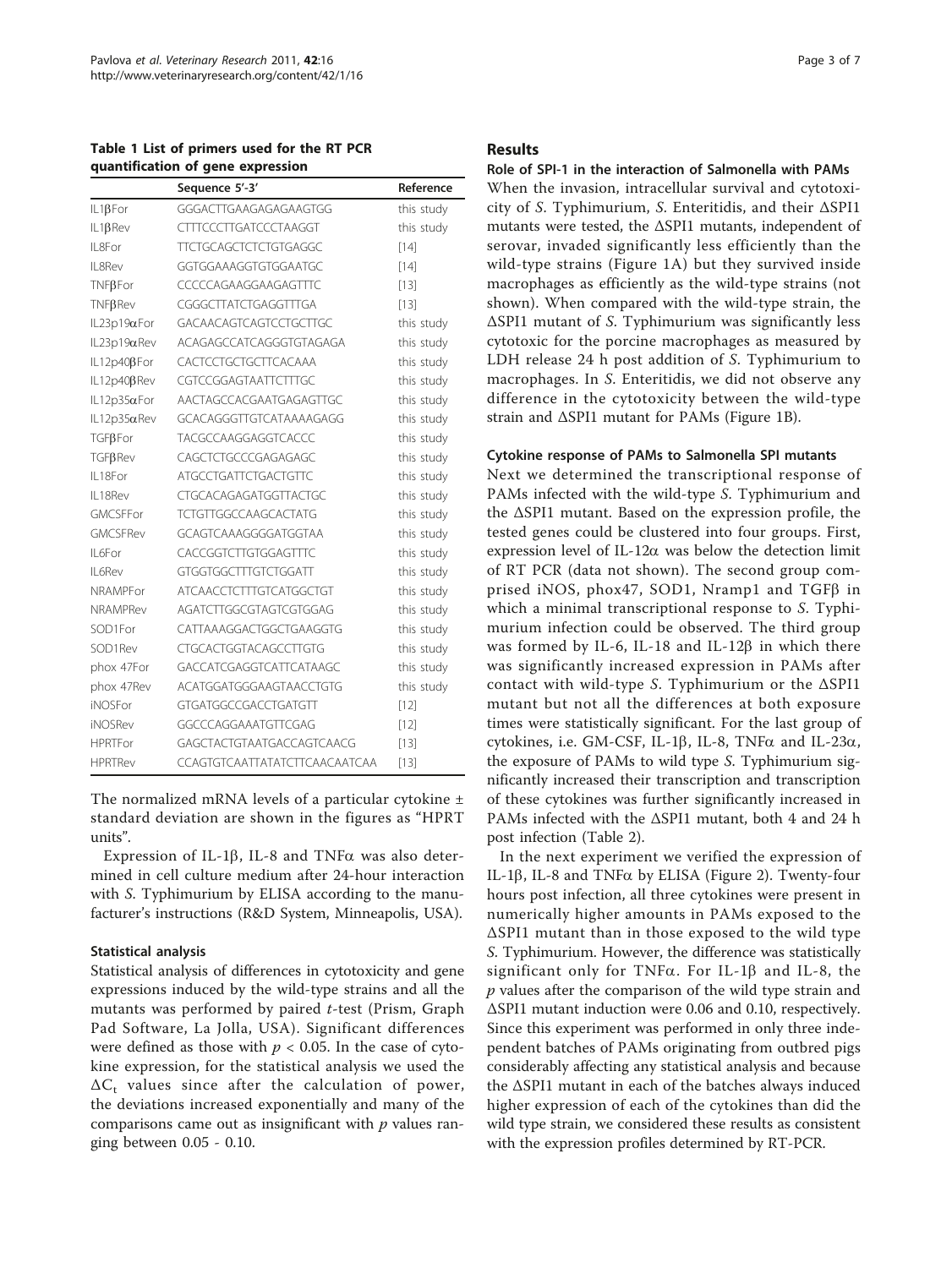<span id="page-3-0"></span>

To determine whether this was really a SPI-1 dependent phenomenon independent of strain or serovar, we repeated the same experiment with exactly the same ΔSPI1 mutant constructed in S. Enteritidis. The results obtained with S. Enteritidis were similar to those observed in S. Typhimurium - macrophages responded by a significantly higher transcription of GM-CSF, IL-1 $\beta$ , TNF $\alpha$ , IL-23 $\alpha$  and IL-12 $\beta$  to the infection with the wild-type S. Enteritidis when compared with the non-infected PAMs and despite lower invasiveness, PAM infection with the S. Enteritidis ΔSPI1 mutant further significantly increased transcription of these genes (Table [3\)](#page-4-0). Expression of other genes, although sometimes reaching statistical significance, was relatively random. Collectively, these experiments showed that the SPI-1 genes of S. enterica are involved in the suppression of macrophage proinflammatory signaling.

# Cytokine response of PAMs to Salmonella hilA, sipB and sipA mutants

Since Boyen et al. reported that a *hilA* mutant of S. Typhimurium stimulated the production of IL-8 by PAMs similarly as did the wild-type strain [[15](#page-6-0)], i.e. different from our observations with the ΔSPI1 mutant, and because Murray and Lee reported on different behavior of ΔSPI1 and hilA mutants in mice [[2](#page-6-0)], we tested the cytokine response of PAMs to hilA, sipB and sipA mutants of S. Enteritidis in the final experiment. For this experiment we only selected 6 cytokines which responded the most in the previous experiments to Salmonella infection. The fully invasive sipA mutant never differed in stimulation of the cytokine response from the wild-type S. Enteritidis.  $hilA$  and  $sipB$  mutants were of reduced invasiveness (Figure 1) and 4 h after the infection, these mutants stimulated cytokine expression of PAMs similar to the ΔSPI1 mutant i.e. higher than

Table 2 Expression of cytokine or immune relevant genes in non-infected PAMs, and in PAMs after 4 and 24 h exposure to LPS (1 μg/mL), wild-type S. Typhimurium and ΔSPI1 mutant

|                  | 4 hours           |                    |                   |                        | 24 hours            |                     |                     |                        |
|------------------|-------------------|--------------------|-------------------|------------------------|---------------------|---------------------|---------------------|------------------------|
|                  | wt                | ΔSPI1              | <b>LPS</b>        | non-infected           | wt                  | ΔSPI1               | <b>LPS</b>          | non-infected           |
| $IL-1\beta$      | $153 \pm 99.8$    | $529 \pm 319***$   | $276 \pm 104$     | $2.05 \pm 1.75***$     | $19.5 \pm 12.1$     | $114 \pm 83.8$ **   | $34.5 \pm 25.7$     | $0.16 \pm 0.081$ **    |
| $IL-8$           | $91.4 \pm 76.2$   | $232 \pm 198$ **   | $179 \pm 57.9$    | $4.79 \pm 1.68***$     | $34.2 \pm 27.9$     | $140 \pm 109***$    | $62.4 \pm 24.3$     | $1.32 \pm 1.17***$     |
| $TNF\alpha$      | $79.8 \pm 31.4$   | $310 \pm 116***$   | $40.5 \pm 9.25$   | $2.19 \pm 1.20***$     | $3.33 \pm 1.27$     | $5.21 \pm 2.14*$    | $1.10 \pm 0.24$     | $0.33 \pm 0.18$ **     |
| $IL-23\alpha$    | $22.0 \pm 16.5$   | $123 \pm 87.4$ **  | $32.7 \pm 15.5$   | $0.24 \pm 0.21$ **     | $9.26 \pm 2.89$     | $61.0 \pm 22.9***$  | $11.6 \pm 6.24$     | $0.066 \pm 0.029$ **   |
| GM-CSF           | $0.62 \pm 0.56$   | $2.63 \pm 2.72$ ** | $0.97 \pm 0.49$   | $0.045 \pm 0.018$ *    | $1.50 \pm 0.53$     | $5.14 \pm 5.40***$  | $1.61 \pm 1.19$     | $0.013 \pm 0.0039*$    |
| $IL-12\beta$     | $0.15 \pm 0.17$   | $0.19 \pm 0.20$    | $0.39 \pm 0.29$   | $0.052 \pm 0.048$      | $0.32 \pm 0.22$     | $0.75 \pm 0.46*$    | $0.060 \pm 0.046$   | $0.0031 \pm 0.0019**$  |
| $IL-18$          | $0.40 \pm 0.25$   | $0.51 \pm 0.31*$   | $0.54 \pm 0.13$   | $0.16 \pm 0.041*$      | $0.47 \pm 0.15$     | $0.68 \pm 0.35$     | $0.95 \pm 0.47$     | $0.16 \pm 0.041$ **    |
| $IL-6$           | $0.11 \pm 0.13$   | $0.35 \pm 0.42$ ** | $0.21 \pm 0.21$   | $0.0027 \pm 0.0028$ ** | $0.11 \pm 0.16$     | $0.11 \pm 0.17$     | $0.094 \pm 0.092$   | $0.0034 \pm 0.0041$ ** |
| $TGF\beta$       | $32.0 \pm 17.4$   | $34.2 \pm 18.6$    | $37.1 \pm 9.53$   | $26.7 \pm 8.57$        | 42.1 $\pm$ 8.29     | $34.8 \pm 7.04$     | $25.5 \pm 4.86$     | $20.6 \pm 10.1***$     |
| NRAMP1           | $60.7 \pm 17.0$   | $61.7 \pm 13.8$    | $47.9 \pm 8.72$   | $64.3 \pm 14.9$        | $85.7 \pm 43.4$     | $92.2 \pm 37.1$     | $46.9 \pm 1.91$     | $43.6 \pm 9.13*$       |
| SOD <sub>1</sub> | $14.8 \pm 4.79$   | $15.7 \pm 2.29$    | $18.4 \pm 6.38$   | $15.8 \pm 2.70$        | $14.7 \pm 6.30$     | $11.5 \pm 2.21$     | $11.5 \pm 1.48$     | $9.63 \pm 1.89$        |
| phox47           | $5.08 \pm 3.25$   | $7.05 \pm 3.98$    | $3.44 \pm 1.87$   | $7.98 \pm 3.70$        | $3.52 \pm 2.57$     | $4.22 \pm 3.30$     | $2.44 \pm 1.07$     | $4.40 \pm 1.98$        |
| <b>iNOS</b>      | $0.019 \pm 0.015$ | $0.051 \pm 0.037*$ | $0.040 \pm 0.014$ | $0.0035 \pm 0.0029$    | $0.0030 \pm 0.0018$ | $0.0026 \pm 0.0016$ | $0.0027 \pm 0.0018$ | 0.0031<br>± 0.0025     |

 $* p < 0.05$ ,  $** p < 0.01$  when compared to the PAMs infected with the wild-type strain.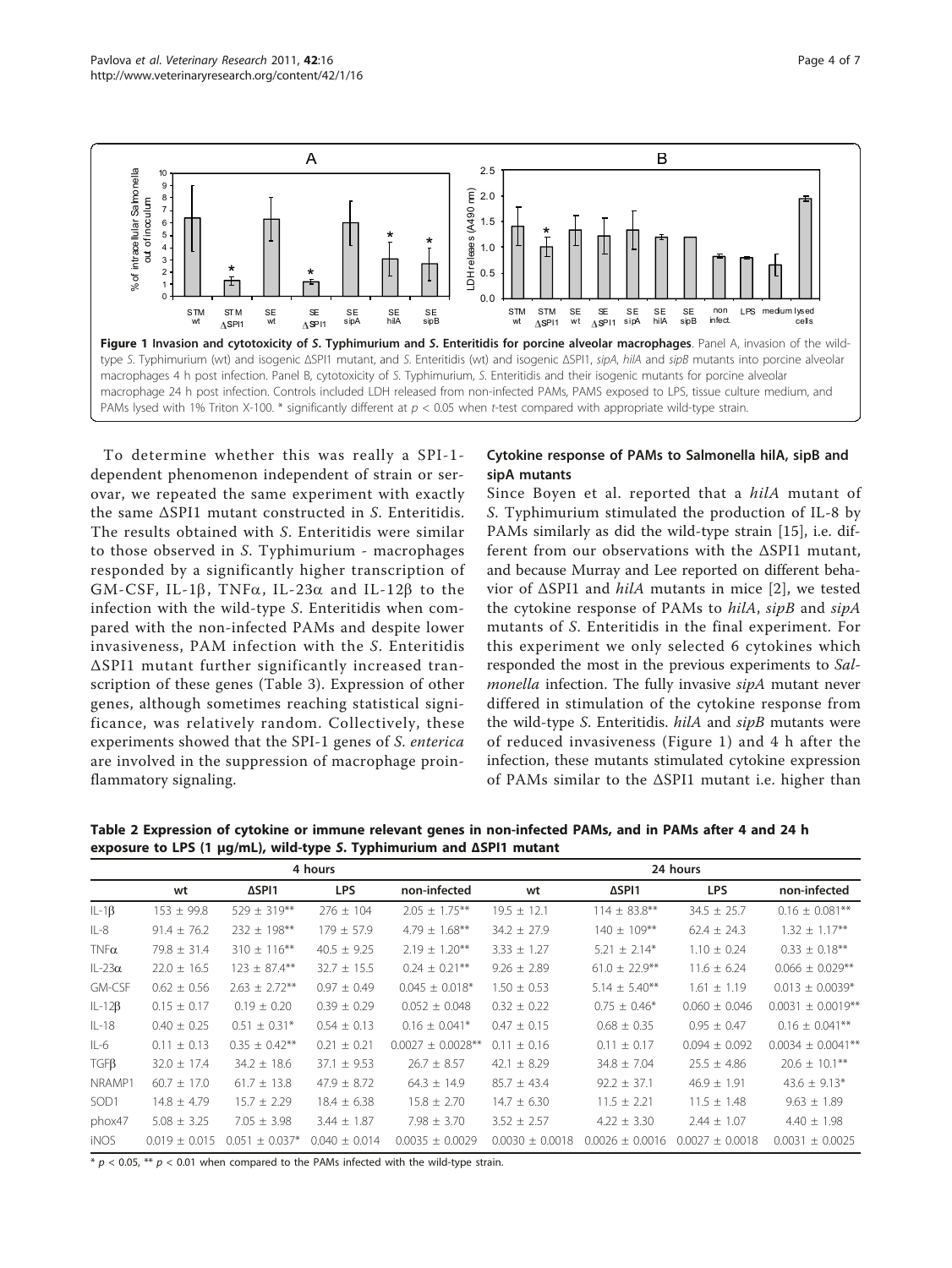<span id="page-4-0"></span>

did the wild-type S. Enteritidis. Interestingly, 24 h post infection, while the  $sipB$  mutant still behaved similarly to the  $\Delta$ SPI1 mutant, the hilA mutant no longer stimulated the expression of IL-1 $\beta$ , IL-8, IL-12 $\beta$  or IL-23 $\alpha$ more than did the wild-type S. Enteritidis (Figure [3](#page-5-0)).

# **Discussion**

We observed lower invasiveness of ΔSPI1, hilA and sipB mutants when compared with the wild-type strains or sipA mutant, similar to previous reports [[15-17\]](#page-6-0). Also as in other studies, we observed SPI1-dependent macrophage cytotoxicity [[17-19](#page-6-0)], although this was significant only in S. Typhimurium and not in S. Enteritidis. However, despite the lower invasiveness, we observed higher proinflammatory cytokine expression in PAMs in a response to the infections with ΔSPI1 mutants than to the infections with the wild-type strains. If we calculated the PAM signaling per a single intracellular Salmonella, then signaling by a macrophage infected with the wildtype Salmonella was nearly 100 times lower than the signaling by the macrophages infected with the ΔSPI1

mutants. PAMs represent a rather specialized macrophage population ready to inactivate pathogens entering the respiratory tract. In their immediate readiness for the pathogen inactivation, they resemble resident macrophages in Peyer's patches of the intestinal tract with which *S. enterica* may experience a similar interaction. This is consistent with the results of Monack et al., who demonstrated S. Typhimurium SPI1-dependent macrophage cytotoxicity in Peyer's patches in mice [\[9](#page-6-0)] and with the results of Santos et al. who observed apoptotic cells in lymphoid nodules in gut loops of calves infected with S. Typhimurium [[20\]](#page-6-0). All of this shows that SPI-1 genes have additional functions besides the invasion of non-professional phagocytes, further supported by recent findings that SPI-1 T3SS-secreted SopB protein is translocated by Salmonella inside macrophages [\[21](#page-6-0)] or that the SPI-1 T3SS is expressed in S. Typhimurium colonizing the liver of mice [\[22,23\]](#page-6-0).

Our observations were quite different from most of the previous reports on SPI-1 function in Salmonella pathogenesis usually stressing the role of SPI-1 T3SS in cell

Table 3 Expression of cytokine or immune relevant genes in non-infected PAMs (n.i.) and PAMs 4 and 24 h post infection with the wild-type S. Enteritidis and ΔSPI1 mutant

|                  |                   | 4 hours post infection with S. Enteritidis |                        | 24 hours post infection with S. Enteritidis |                     |                        |  |
|------------------|-------------------|--------------------------------------------|------------------------|---------------------------------------------|---------------------|------------------------|--|
|                  | wt                | ΔSPI1                                      | n.i.                   | wt                                          | ΔSPI1               | n.i.                   |  |
| $IL-1\beta$      | $74.3 \pm 59.7$   | $187.5 \pm 163.1***$                       | $0.62 \pm 0.28$ **     | $36.8 \pm 13.6$                             | $238.5 \pm 224.5^*$ | $0.20 \pm 0.19*$       |  |
| $IL-8$           | $15.7 \pm 3.7$    | $23.4 \pm 9.4$                             | $0.92 \pm 0.57$ **     | $5.5 \pm 4.7$                               | $17.5 \pm 6.4$      | $0.19 \pm 0.18$ **     |  |
| $TNF\alpha$      | $57.9 \pm 54.9$   | $113.8 \pm 105.1***$                       | $1.1 \pm 1.0***$       | $9.6 \pm 7.1$                               | $15.6 \pm 17.0$     | $0.20 \pm 0.07$ **     |  |
| $L-23\alpha$     | $7.6 \pm 5.3$     | $30.5 \pm 22.6$ **                         | $0.05 \pm 0.02$ **     | $4.7 \pm 2.6$                               | $83.1 \pm 82.8^*$   | $0.014 \pm 0.007$ **   |  |
| $IL-12B$         | $0.025 \pm 0.026$ | $0.043 \pm 0.038$                          | $0.0008 \pm 0.0001*$   | $0.29 \pm 0.31$                             | $3.01 \pm 3.63$ **  | $0.0009 \pm 0.0005$ ** |  |
| $TGF\beta$       | $18.6 \pm 6.4$    | $18.7 \pm 6.8$                             | $11.2 \pm 2.1$         | $15.2 \pm 7.2$                              | $25.4 \pm 18.3$     | $12.3 \pm 5.6$         |  |
| $IL-18$          | $0.56 \pm 0.34$   | $0.72 \pm 0.39*$                           | $0.16 \pm 0.08$        | $0.66 \pm 0.38$                             | $1.13 \pm 0.49$     | $0.60 \pm 0.58$        |  |
| GM-CSF           | $0.19 \pm 0.15$   | $0.32 \pm 0.19*$                           | $0.02 \pm 0.03$ **     | $0.37 \pm 0.27$                             | $1.92 \pm 1.64***$  | $0.015 \pm 0.020$ **   |  |
| $IL-6$           | $0.27 \pm 0.37$   | $0.92 \pm 1.35$                            | $0.0012 \pm 0.0011$    | $0.23 \pm 0.34$                             | $1.79 \pm 2.88*$    | n.d.                   |  |
| NRAMP1           | $36.8 \pm 20.0$   | $32.9 \pm 21.1$                            | $25.8 \pm 12.9*$       | $29.6 \pm 17.1$                             | $67.9 \pm 48.5*$    | $18.0 \pm 7.7$         |  |
| SOD <sub>1</sub> | $5.9 \pm 2.5$     | $6.3 \pm 3.0$                              | $4.9 \pm 2.3$          | $3.7 \pm 1.6$                               | $7.5 \pm 5.5$       | $3.4 \pm 1.4$          |  |
| phox47           | $4.7 \pm 1.4$     | $6.5 \pm 1.7$ *                            | $5.5 \pm 1.7$          | $2.9 \pm 0.5$                               | $4.2 \pm 1.1*$      | $4.2 \pm 2.0$          |  |
| <b>iNOS</b>      | $0.012 \pm 0.005$ | $0.064 \pm 0.035$ **                       | $0.0015 \pm 0.0004$ ** | $0.0055 \pm 0.0061$                         | $0.026 \pm 0.039$   | $0.0025 \pm 0.0006$    |  |

n.d. - not detected, expression too low to be detected by RT PCR. \*  $p < 0.05$ , \*\*  $p < 0.01$  when compared to the PAMs infected with the wild-type strain.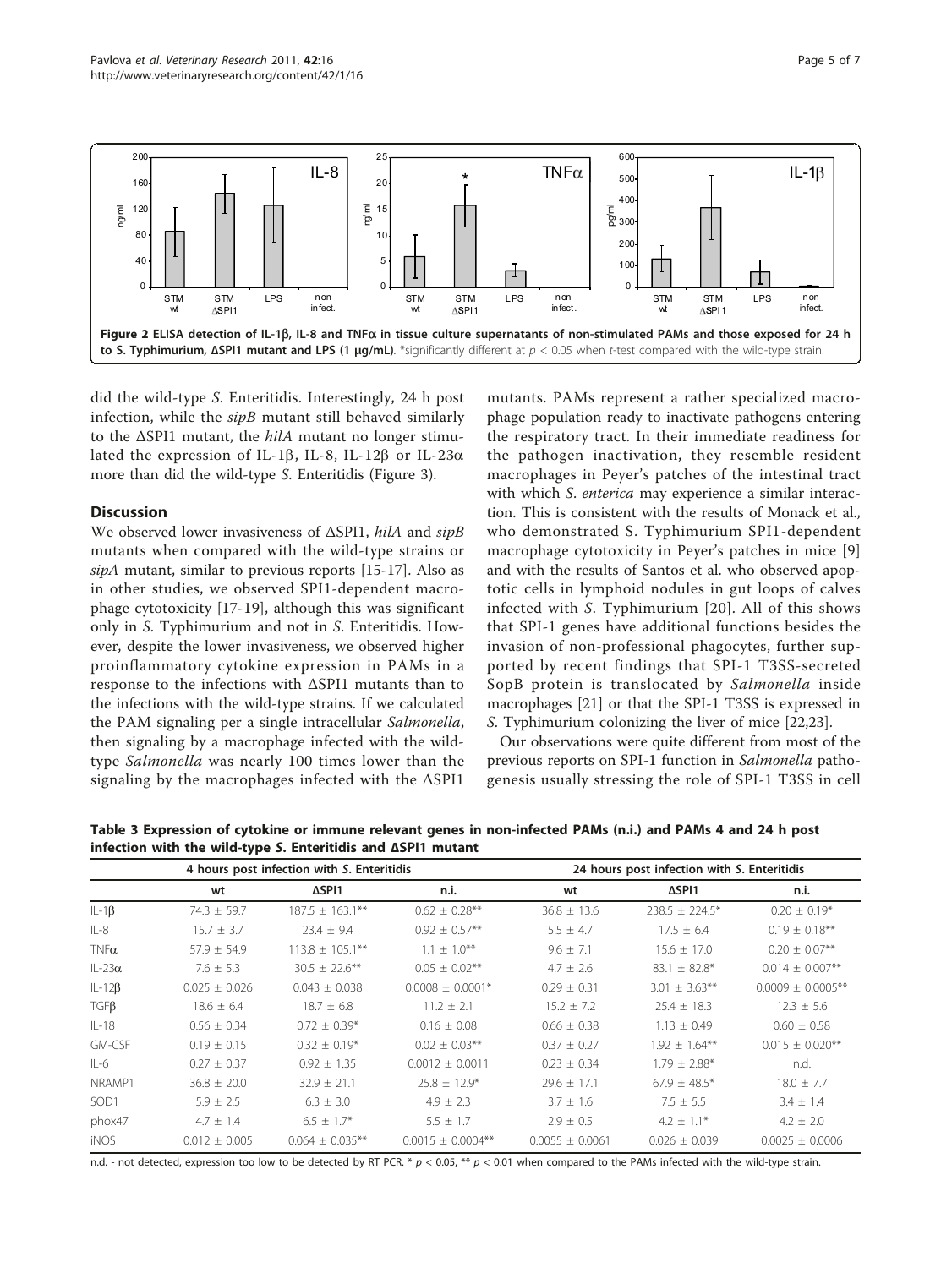<span id="page-5-0"></span>

invasion. This could be influenced by the fact that the majority of studies have been performed either with permanent cell lines of epithelial origin or in a gut loop model in which epithelial cells and other cells different from macrophages numerically dominate. In fact, we only found two published experiments in which primary macrophages and non-invasive SPI-1 mutants were used followed by the measurement of cytokine responses. However, Obregon et al. measured only IL-18 expression in human alveolar macrophages by ELISA and RT PCR and similar to our results, they did not find any differences in intracellular amounts of IL-18 in macrophages infected with the wild-type S. Typhimurium or non-invasive and non-cytotoxic sipB mutant [[24\]](#page-6-0). In the second study, Boyen et al. reported no difference in the secretion of IL-8 into medium of porcine alveolar macrophages 4 h after the infection with wild-type S. Typhimurium, hilA, sipA and sipB mutants [[15\]](#page-6-0). The different results could be caused by different protocols used (ELISA vers RT PCR) since our ELISA assay also did not indicate a significant difference, and also by a short exposure of PAMs to S. Typhimurium in the study of Boyen et al. because we observed more significant and reproducible differences in the PAM response 24 h rather than at 4 h after the infection with Salmonella. However, even in the study of Boyen et al. the same IL-8 production in a response to differently invasive mutants indicated that fewer macrophages infected with the hilA and sipB mutants must have produced more IL-8 than macrophages invaded by the wild-type S. Typhimurium.

Additional experiments with non-invasive hilA and sipB mutants showed that S. Enteritidis internalization was not strictly required for the suppression of macrophage signaling because 24 h post infection, the hilA mutant no longer behaved as the ΔSPI1 or sipB mutants. Although the explanation for this observation will require additional experiments for understanding it in necessary detail, it may have been caused by the presence of a suppressor protein encoded by SPI-1 as proposed by Murray and Lee [\[2](#page-6-0)]. An alternative explanation might be that a low residual expression of SPI-1-encoded T3SS even in the absence of hilA limits this mutant in invasion but not in the injection of low but sufficient amounts of Salmonella secreted proteins, especially after 24 h of interaction, which then interfere with the cytokine signaling. We therefore concluded that SPI-1-encoded genes are required not only for Salmonella cell invasion but also for interference with macrophage cytokine signaling. Moreover, due to the requirement of  $si pB$  in the modification of macrophage cytokine signaling and its similarity to ipaB of Shigella sp. and *bipB* of *Burkholderia* sp., this phenomenon might also be common to other bacterial pathogens different from Salmonella enterica.

#### Acknowledgements

This work has been supported by the projects MZE0002716202 and 1B44020 of the Czech Ministry of Agriculture, AdmireVet project CZ.1.05/2.1.00/ 01.0006 from the Czech Ministry of Education and 524/08/1606 project from the Czech Science Foundation. We would like to acknowledge English language corrections made by Prof. P.A. Barrow, Nottingham University, UK.